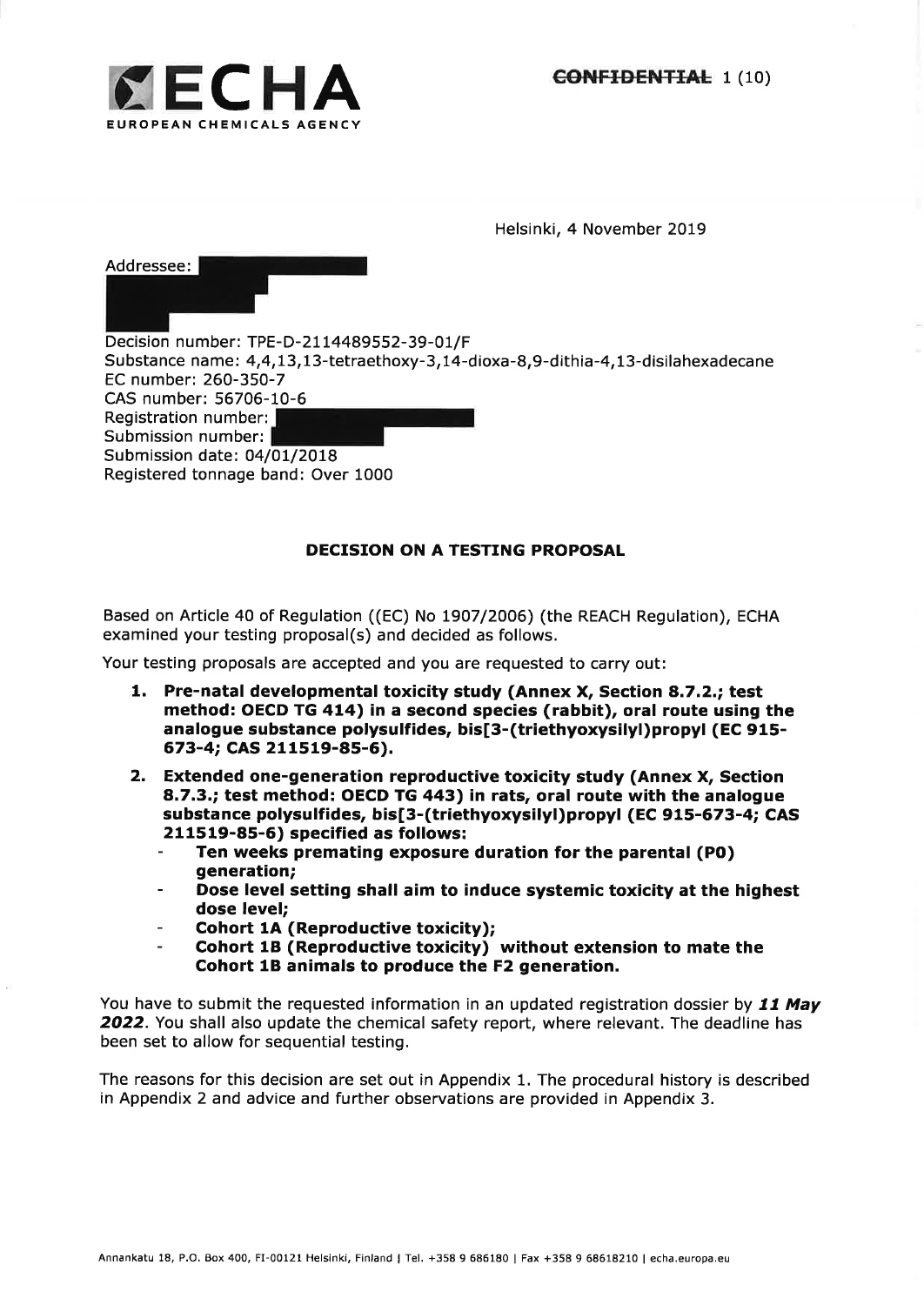

# Appeal

This decision can be appealed to the Board of Appeal of ECHA within three months of its notification, An appeal, together with the grounds thereof, has to be submitted to ECHA in writing. An appeal has suspensive effect and is subject to a fee. Further details are described under: http://echa.europa.eu/regulations/appeals.

Authorised<sup>1</sup> by Ofelia Bercaru, Head of Unit, Hazard Assessment

<sup>&</sup>lt;sup>1</sup> As this is an electronic document, it is not physically signed. This communication has been approved according to ECHA's internal decision-approval process.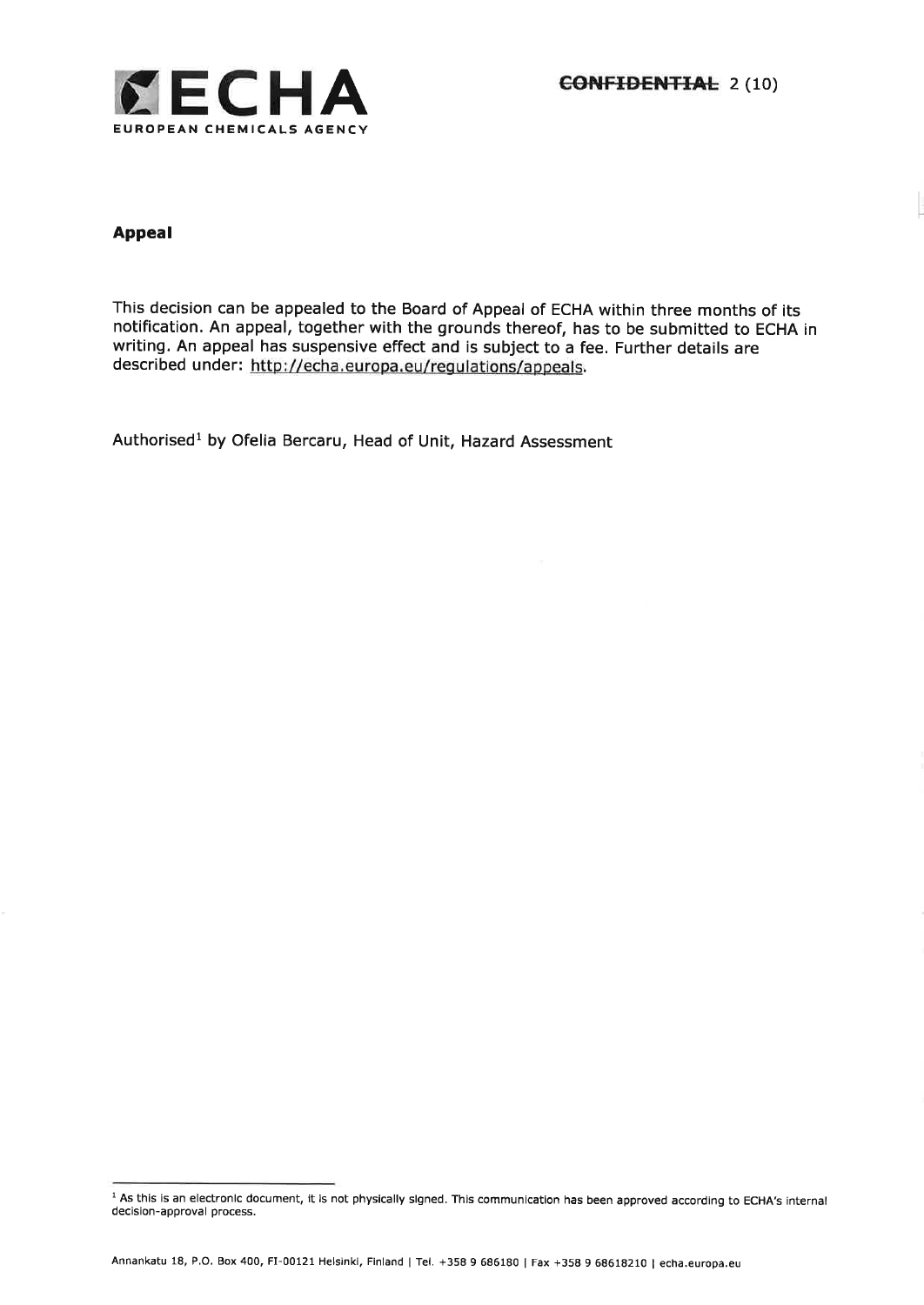## Appendix 1: Reasons

The decision of ECHA is based on the examination of the testing proposals submitted by you for the registered substance  $4,4,13,13$ -tetraethoxy-3,14-dioxa-8,9-dithia-4,13disilahexadecane (EC 260-350-7; 56706-10-6; hereafter referred to as "target" substance).

Your testing proposals contain for multiple endpoints adaptation arguments in the form of a grouping and read-across approach according to Annex XI, Section 1.5. of the REACH Regulation. ECHA has considered first the scientific and regulatory validity of the proposed read-across and grouping approach in general, before assessing the testing proposed (Sections 1 and 2).

## Grouping of substances and read-across approach

You propose a testing strategy intending to fulfil the standard information requirements for

- . a pre-natal developmental toxicity study in a second species (Annex IX, Section 8.7.2.), and
- . an extended one-generation reproductive toxicity study (Annex X, Section 8.7.3.).

In your testing strategy you propose to test the analogue substance polysulfides, bis[3- (triethyoxysilyl)propyl (EC 915-673-4; CAS 211519-85-6) (hereafter referred to as "source substance"). The results from this structural analogue will then be used to adapt the standard information requirements by using read-across and grouping approach following Annex XI, Section 1.5, of the REACH Regulation.

You provide several documents as separate attachments in IUCLID, Section 13 (such as

, relevant to the testing proposed and a read-across justification in the endpoint summary of IUCLID section 7.8,

These documents contain your read-across hypothesis, justification and data matrices for the target and source substances.

ECHA notes that the registrants of silanes have grouped the substances in 'Analogue group', including the substance subject to the current decision, but the category approach is not proposed,

Based on your substance-specific justification for readacross and supporting information, ECHA understands that the proposed read-across is based on an analogue approach using polysulfides, bis[3-(triethyoxysilyl)propyl (EC 915-673-4; CAS 211519-85-6) as a source substance.

According to ECHA's understanding the proposed read-across hypothesis is based on the structural similarity, similar physicochemcal properties, similar biotransformation routes, and the similar toxicological profiles of the target and source substances: "Read-across hypothesis

The read-across hypothesis is that the source (polysulfides; 211519-85-6) and target (52; substances have similar toxicological properties because:

- The target substance is a constituent of the source substance;
- Other constituents of the source substance are structurally very similar and their physicochemical properties are very similar;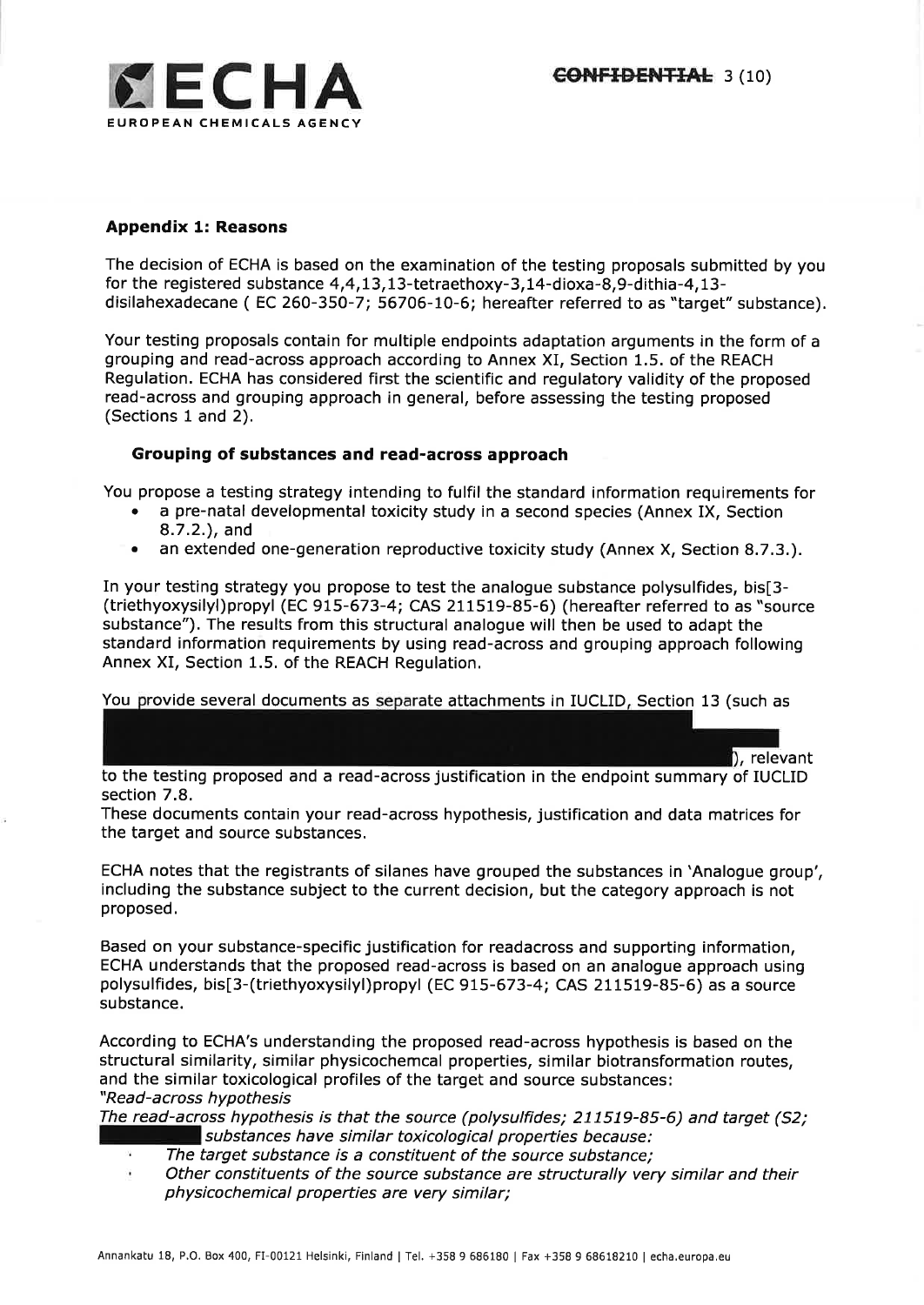- 
- 
- 
- All of these constituents are expected to follow a common metabolic pathway;<br>The constituents hydrolyse to a common product and to non-common products;<br>The non-common hydrolysis products are structurally very similar;<br>Phys
- The non-common hydrolysis products follow a common metabolic pathway.

This prediction is supported by data on the toxicological properties of the substances, known rapid hydrolysis, and the presence in the molecules of sulfur bridges, which are subject to known metabolism."

ECHA notes that your read across approach addresses the aspects that are considered crucial to establish that relevant properties of the registered substance can be predicted from data on the source substance 2,

First, ECHA notes that you have provided in your IUCLID dossier the typical composition for the <u>target substanc</u>e





and you claim that the target substance is a constituent of the source substance.

target substance S2 and the impurities S3, S4 and ( present in the source substance, ECHA notes that, although at different typical concentrations, the main constituent of the are

Second, you have established structural similarities between target and source substances as "The constituents and major impurities of the source and target substances have two functional groups in common:

<sup>&</sup>lt;sup>2</sup> Please see for further information ECHA Guidance on information requirements and chemical safety assessment (version 1, May 2008), Chapter R.6: QSARs and grouping of chemicals.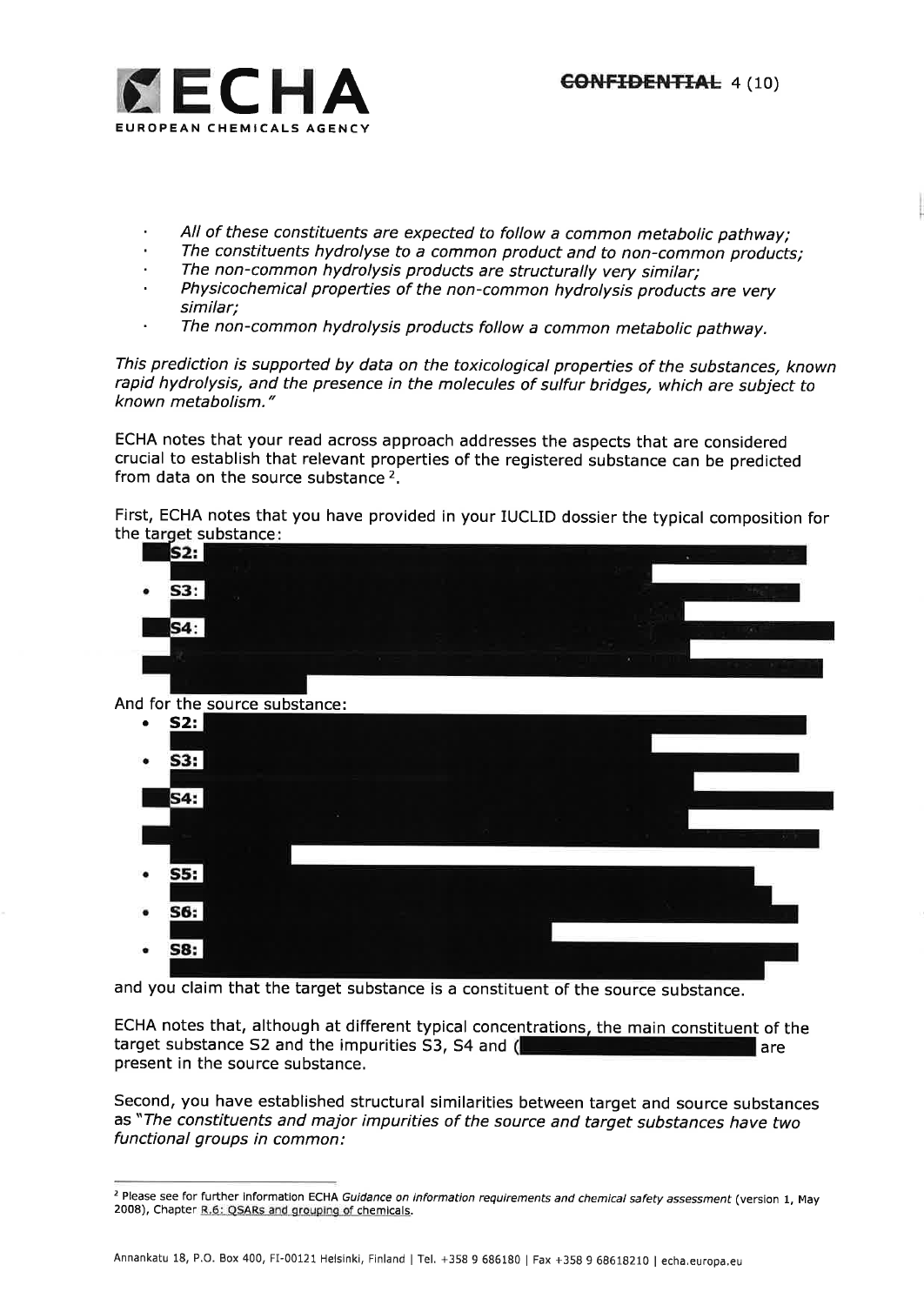

- The triethoxysilane, Si(OEt)3, group (there are two of these per molecule, therefore each molecule has six reactive ethoxy groups).
- The (poly)sulfide, CH2SnCH2( $n = 1-4$ ), group.
- Clearly the only difference between the constituents/major impurities is the number of sulfur atoms in the sulfide bridge."

Third, you have shown that due the very similar chemical structures, the substances and constituents are predicted to have near identical physicochemical properties, In addition, you provided toxicokinetic information including consideration on the labile S-S bond, resulting in a variety of metabolic routes for detoxification, and on the metabolic pathways of tri- or polysulfides.

ECHA looked further into the metabolic pathways of tri- or polysulfides and found that the available information (e.g. Pan et al; 2013) supports your hypothesis that  $S_3$  bonds undergo cleavage with release of hydrogen sulfide which might be considered as toxicologically relevant for target and source substances.

Furthermore, ECHA observes that you took into account a possible mixture effects between the different sulfidosilane constituents.

Finally, there are indications that the toxicological properties of the source substance are similar to those of the target substance  $(S2)$  – e.g. kidney and liver toxicity.

Based on the above considerations ECHA concludes that you have provided adequate and reliable information to demonstrate that the proposed read-across approach is plausible for the endpoints in consideration.

ECHA therefore concludes that the criteria of Annex XI, Section 1.5, are met, and consequently the testing proposed on the read-across substance is appropriate to fulfil the information requirement of the substance subject to the present decision.

# 1. Pre-natal developmental toxicity study (Annex X, Section 8.7.2.) in a second species

Pursuant to Article 40(3)(a) of the REACH Regulation, ECHA may require the Registrant to carry out the proposed test.

Pre-natal developmental toxicity studies on two species are part of the standard information requirements for substance registered for 1000 tonnes or more per year (Annex IX, Section 8.7.2., column 1, Annex X, Section 8.7.2., column 1, and sentence 2 of introductory paragraph 2 of Annex X of the REACH Regulation).

The dossier contains a pre-natal developmental toxicity study in rats as first species ( I 2016), However, there is no information available for a pre-natal developmental toxicity study in a second species. Consequently there is an information gap for Annex X, Section 8.7.2. and it is necessary to provide information for this endpoint.

You have submitted a testing proposal for a pre-natal developmental toxicity study in a second species (rabbits) according to OECD TG 474 by the oral route with the analogue substance polysulfides, bis[3-(triethyoxysilyl)propyl (EC 915-673-4; CAS 211519-85-6),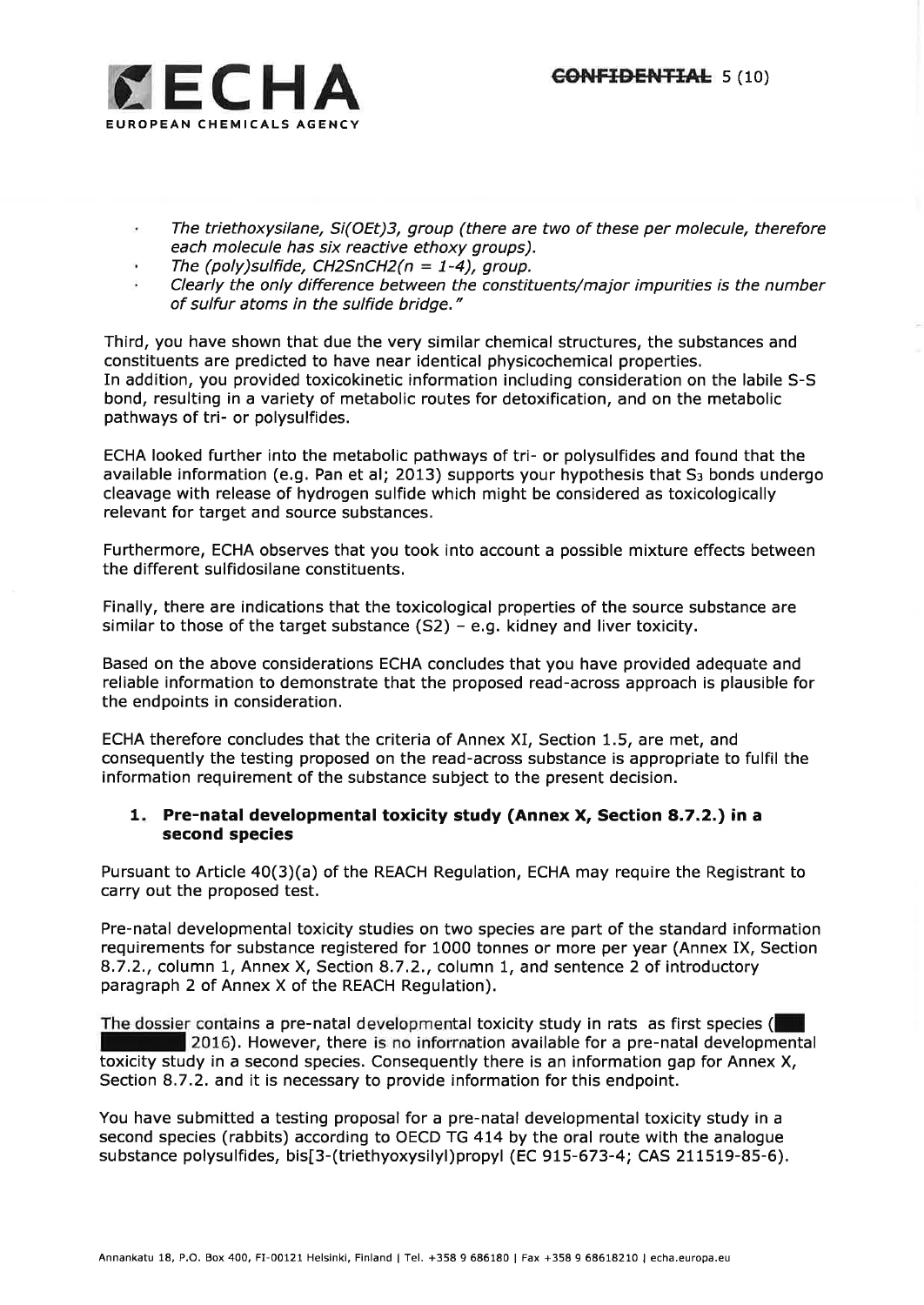

ECHA requested your considerations for alternative methods to fulfil the information requirement for Reproductive toxicity (pre-natal developmental toxicity). ECHA notes that you provided your considerations and you applied read-across to fulfil the respective information requirement, and no other alternative methods were available, ECHA has taken these considerations into account.

ECHA has evaluated your proposal to perform the test with the analogue substance polysulfides, bisf3-(triethyoxysilyl)propyl (Ec 915-673-4; cAS 211519-85-6) and as explained in section "Grouping and read-across approach" your adaptation of the information requirement is deemed to be plausible.

ECHA considers that the proposed study performed with the analogue substance is appropriate to fulfil the information requirement of Annex X, Section 8.7.2. of the REACH Regulation.

You proposed testing with the rabbit as a second species. The test in the first species was carried out with rats. According to the test method OECD 4I4, the rat is the preferred rodent species and the rabbit the preferred non-rodent species. On the basis of this default consideration, ECHA considers testing should be performed with the rabbit as a second species,

You proposed testing by the oral route. ECHA agrees that the oral route is the most appropriate route of administration for substances except gases to focus on the detection of hazardous properties on reproduction as indicated in ECHA Guidance on information requirements and chemical safety assessment (version 6.0, July 2017) Chapter R.7a, Section R.7.6.2.3.2. Since the substance to be tested is a liquid, ECHA concludes that testing should be performed by the oral route.

Therefore, pursuant to Article 40(3)(a) of the REACH Regulation, you are thus requested to carry out the propose study with the analogue substance: Pre-natal developmental toxicity study in a second species (rabbit), oral route (test method: OECD TG 414).

#### Notes for your consideration

For the selection of the appropriate species you are advised to consult ECHA Guidance on information requirements and chemical safety assessment (version 6.0, July 2017), Chapter R.7a, Section R.7.6.2.3.2.

#### 2. Extended one-generation reproductive toxicity study (Annex X, Section 8.7.3.)

Pursuant to Article 40(3)(a) of the REACH Regulation, ECHA may require the Registrant to carry out the proposed test.

The basic test design of an extended one-generation reproductive toxicity study (EOGRTS) is a standard information requirement as laid down in column 1 of Section 8.7.3., Annex X of the REACH Regulation, whereas column 2 defines when the study design needs to be expanded.

The information on this endpoint is not available for the registered substance but needs to be present in the technical dossier to meet the information requirements. Consequently there is an information gap and it is necessary to provide information for this endpoint.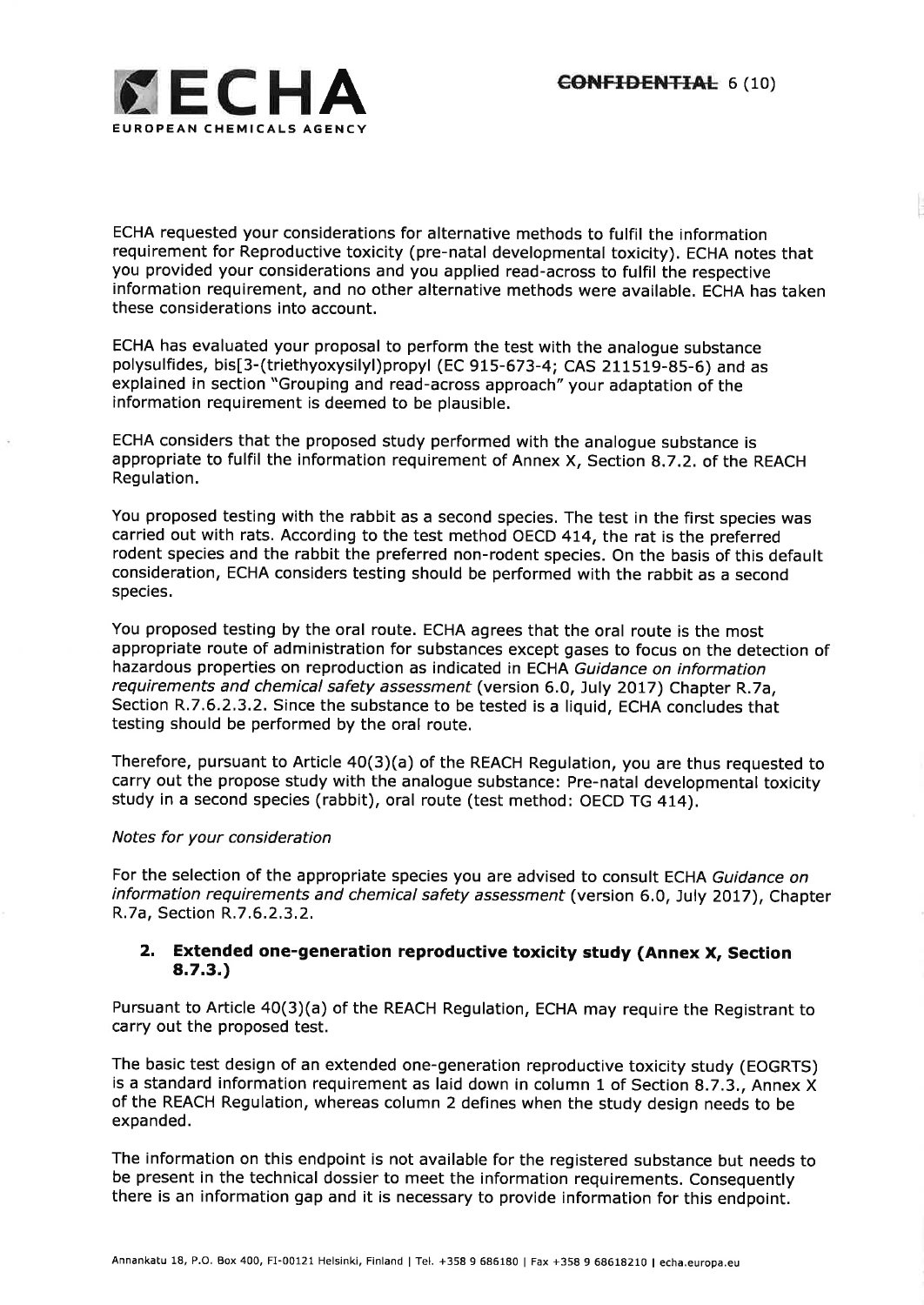

You have submitted a testing proposal for an EOGRTS according to OECD TG 443 by the oral (gavage) route in rats with "at least 2 weeks" premating exposure duration to be performed with the analogue substance polysulfides, bis[3-(triethyoxysilyl)propyl (EC 915- 673-4; CAS 211519-85-6) as a source substance,

You have provided the following justification, according to the criteria described in column <sup>2</sup> of Section 8.7.3 of Annex  $X^3$ : "-Premating exposure duration for parental (P0) animals: At least 2 weeks. No adverse findings were observed in relation to the reproductive organs in repeated dose tests.

- Basis for dose level selection: The doses will be based on a weight of evidence from available toxicity tests conducted via the oral route, and if necessary, a dose range-finding study will be performed.

- Inclusion/exclusion of extension of Cohort 1B: The study design will not include extension of Cohort 18. The substance does not display genotoxic effects in somatic cell mutagenicity fesfs in vivo which could lead to classifying it as Mutagen Category 2, and there are no indications that the internal dose for the substance and/or any of its metabolites will reach a steady state in the test animals only after an extended exposure, and there are no indications of one or more relevant modes of action related to endocrine disruption from available in vivo studies or non-animal approaches.

- Inclusion/exclusion of developmental neurotoxicity Cohorts 2A and 28: The study design will not include Cohorts 24 and 28. The available data for the substance do not indicate a particular concern to justify inclusion of the developmental neurotoxicity cohorts [...]. - Inclusion/exclusion of developmental immunotoxicity Cohort 3: The study design will not include Cohorts 3. The available data for the substance do not indicate a particular concern to justify inclusion of the developmental immunotoxicity cohorts [...]."

ECHA requested your considerations for alternative methods to fulfil the information requirement for Reproductive toxicity (extended one-generation reproductive toxicity study). ECHA notes that you provided your considerations and you applied read-across to fulfil the respective information requirement, and no other alternative methods were available. ECHA has taken these considerations into account.

ECHA has evaluated your proposal to perform the test with the analogue substance and as explained in section "Grouping and read-across approach" your adaptation of the information requirement is deemed to be plausible.

ECHA concludes that an EOGRTS according to column 1 of Section 8.7.3., Annex X is required with your proposed study design with further specifications. The following refers to the specifications of this required study,

## Premating exposure duration and dose-level setting

You proposed that premating exposure duration for parental (P0) animals should be " $at$ least 2 weeks. No adverse findings were observed in relation to the reproductive organs in repeated dose tests."

Ten weeks premating exposure duration is required because there is no substance specific information in the dossier supporting shorter premating exposure duration as advised in the ECHA Guidance3. Ten weeks exposure duration is supported also by the lipophilicity of the

<sup>&</sup>lt;sup>3</sup> ECHA Guidance on information requirements and chemical safety assessment, Chapter R.7a, Section R.7.6 (version 6.0, July 2017)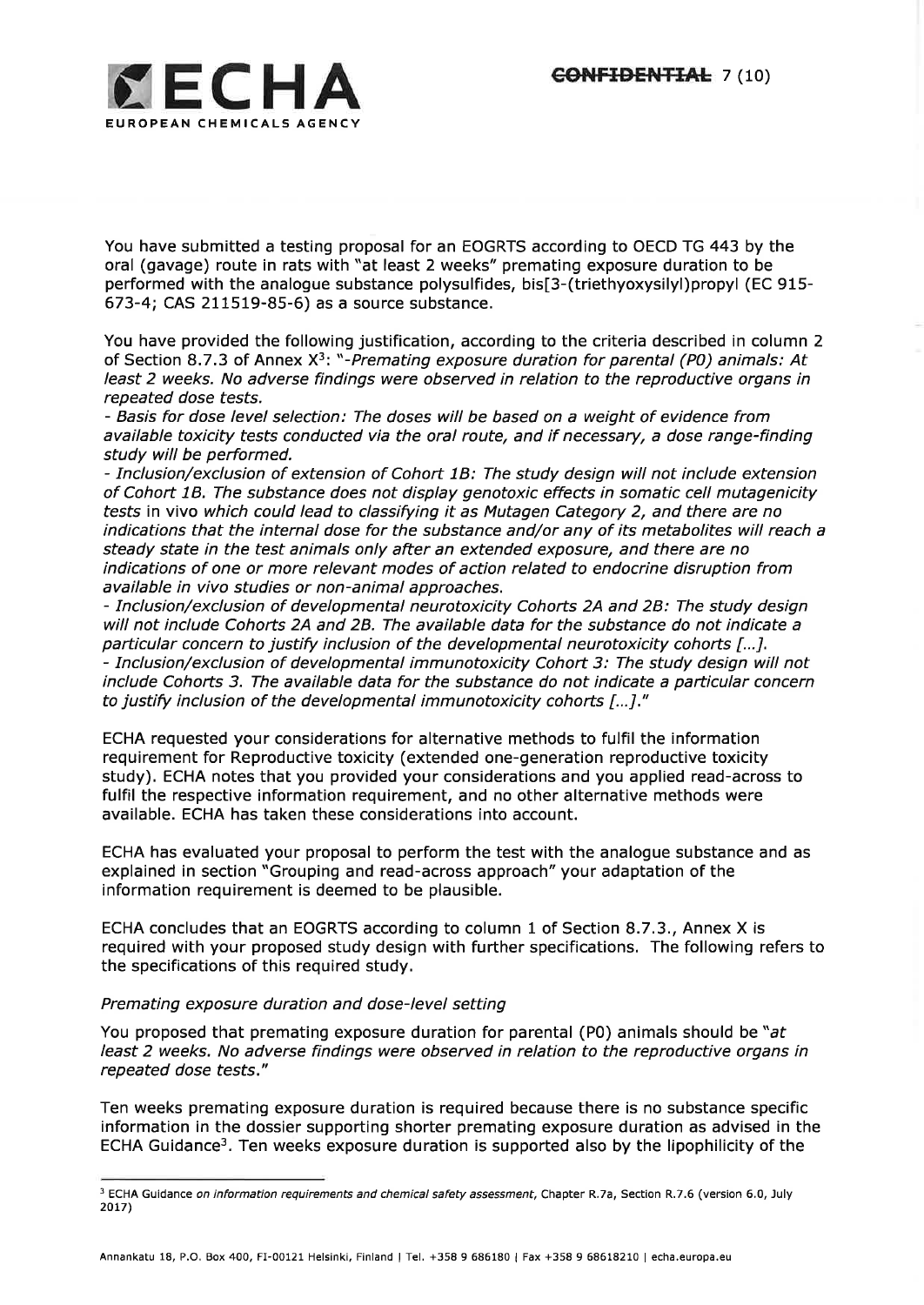l-



substance ( $logK_{ow} = 5.2$  at xx<sup>o</sup>C) to ensure that the steady state in parental animals has been reached before mating.

You proposed that "the doses will be based on a weight of evidence from available toxicity tests conducted via the oral route, and if necessary, a dose range-finding study wilt be performed," ECHA emphasises that the highest dose level shall aim to induce systemic toxicity, but not death or severe suffering of the animals, to allow comparison of reproductive toxicity and systemic toxicity. The dose level selection should be based upon the fertility effects with the other cohorts being tested at the same dose levels. If there is no relevant data to be used for dose-level setting, it is recommended that a range-finding study (or range finding studies) is performed and that its results are reported with the main study. This will support the justifications of the dose-level selections and interpretation of the results.

#### Species and route selection

You proposed testing by oral (gavage) route in rats. ECHA agrees with your proposal concludes that gavage-dosing seems appropriate based on previous oral studies.

#### Outcome

Therefore, pursuant to Article a0(3)(a) of the REACH Regulation, you are requested to carry out the proposed study with the registered substance, as specified above.

#### Notes for your consideration

The conditions to include the extension of Cohort 18 are currently not met. Furthermore, no triggers for the inclusion of Cohorts 2A and 28 (developmental neurotoxicity) and Cohort <sup>3</sup> (developmental immunotoxicity) were identified. However, you may expand the study by including the extension of Cohort 1B, Cohorts 2A and 28 and/or Cohort 3 if information becomes available after this decision is issued to justify such an inclusion. Inclusion is justified if the available information, together with the new information, shows triggers which are described in column 2 of Section 8.7.3., Annex X and further elaborated in ECHA Guidance3. You may also expand the study to address a concern identified during the conduct of the extended one-generation reproduction toxicity study and also due to other scientific reasons in order to avoid a conduct of a new study. The justification for the expansion must be documented.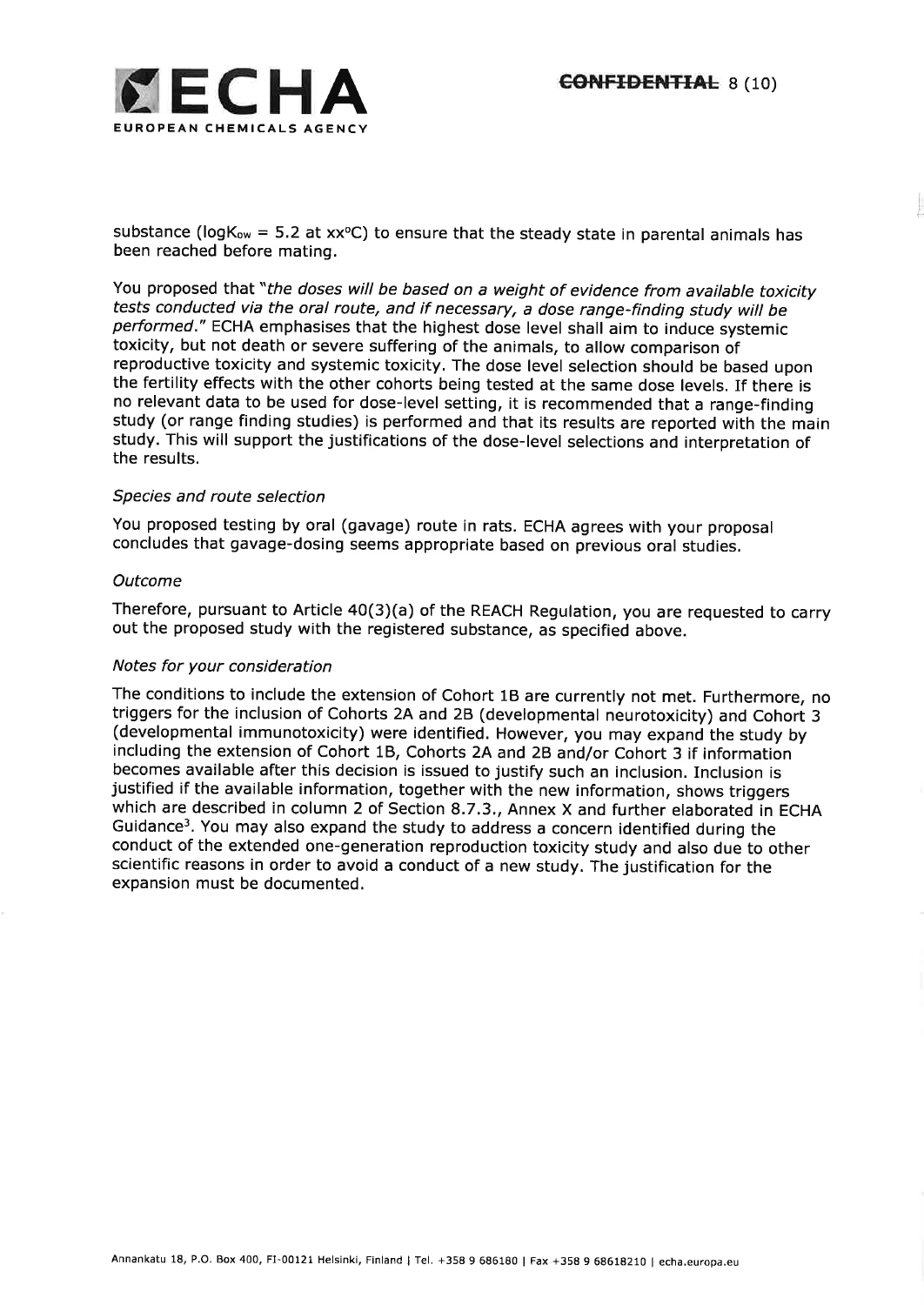

# Appendix 2: Procedural history

ECHA started the testing proposal evaluation in accordance with Article 40(1) on 04 January 2018.

ECHA held a third party consultation for the testing proposals from 23 April 2018 until 07 June 2018, ECHA did not receive information from third parties.

This decision does not take into account any updates after 11 March 2019, 30 calendar days after the end of the commenting period.

The decision making followed the procedure of Articles 50 and 51 of the REACH Regulation, as described below:

ECHA notified you of the draft decision and invited you to provide comments.

ECHA did not receive any comments within the given deadline

ECHA notified the draft decision to the competent authorities of the Member States for proposals for amendment.

As no amendments were proposed, ECHA adopted the decision under Article 51(3) of REACH.